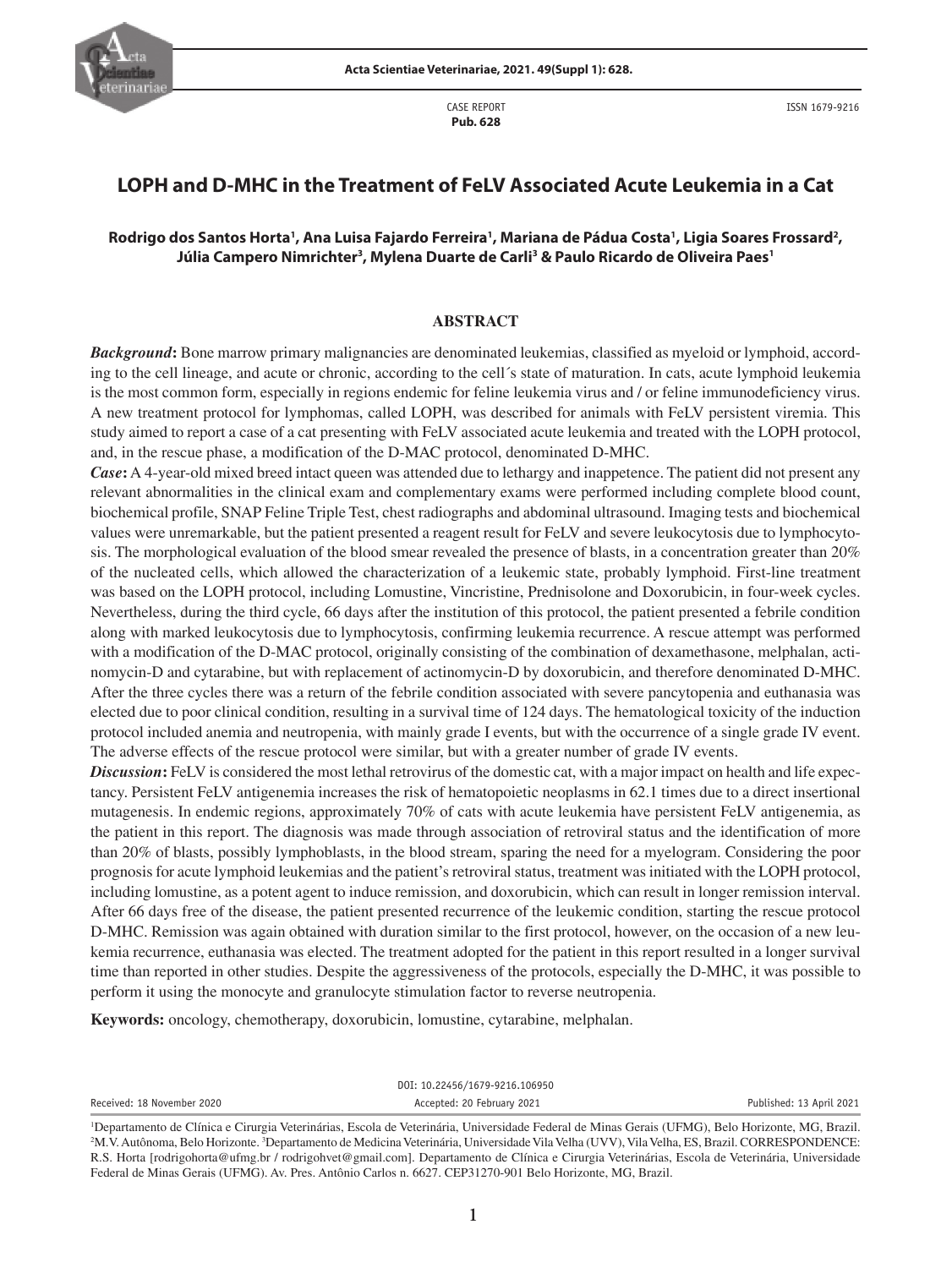#### **INTRODUCTION**

The term leukemia refers to malignant neoplastic proliferation originated in the body´s blood-forming tissues (i.e., bone marrow), classified based on the cell lineage in myeloid or lymphoid, and considered acute, when they involve precursor cells, or chronic, when they involve mature cells [3,9]. Lymphoid leukemia, related to the malignant proliferation of lymphocytes and their precursors, is the most common form in humans, dogs and cats, although the real incidence remains unknown in Veterinary Medicine [3,6,9,31]. Chronic lymphoid leukemia is the most common in dogs, however, in cats, acute lymphoid leukemia, related to the proliferation of lymphoblasts and/or pro-lymphocytes, is the most common in endemic regions for the feline leukemia virus (FeLV) and / or feline immunodeficiency virus (FIV) [12].

A new treatment protocol has been described for multicentric or mediastinal lymphomas in cats with FeLV persistent antigenemia. This protocol, called LOPH, is proposed for an induction phase and consists of the association of Lomustine, Vincristine (Oncovin®), Prednisolone and Doxorubicin (Hydroxydaunorubicin), showing good tolerance in cats, with complete response in 81% of cases and an average survival of 214 days, superior to studies with other protocols in populations with high FeLV infection rates [17].

In cases of disease recurrence, rescue therapies can be attempted, with emphasis on the D-MAC protocol, which originally consists of the combination of dexamethasone, melphalan, actinomycin-D and cytarabine [11].

This study aimed to report a case of a cat presenting with FeLV associated acute leukemia and treated with the LOPH protocol, and, in the rescue

phase, a modification of the D-MAC protocol, denominated D-MHC.

#### **CASE**

A 4-year-old mixed breed intact queen was attended at a private practice due to lethargy and inappetence. The physical examination was unremarkable, however, complementary tests were carried out and included complete blood count, biochemical profile (urea, creatinine, alanine aminotransferase, aspartate aminotransferase, alkaline phosphatase, gamma-glutamyl transpeptidase, total protein and fractions, total bilirubin and fractions, calcium and  $SNAP$  Feline Triple Test<sup>1</sup>, chest radiographs and abdominal ultrasound. Imaging exams showed no changes. Biochemical results were unremarkable, but the patient presented a reagent result for FeLV and severe leukocytosis (125,500/µL; Ref: 3,000-14,800/µL [18]) due to lymphocytosis (95% of the relative count and 119,225/µL; Ref: 1,200-8,000/µL [18], of absolute count), associated with normocytemia, with a packed cell volume (PCV) of 29.2% (Ref: 29-48% [18]) and platelet count within the reference values. In the morphological evaluation of the blood smear cell types, the presence of blast cells was found, in a concentration greater than 20% of the nucleated cells, which allowed the characterization of a leukemic state, probably lymphoid (Figure 1). As there were no changes in lymph nodes in physical and imaging exams, acute lymphoid leukemia was diagnosed, even in the absence of myelogram. Bone marrow aspirates were not performed due to the poor clinical condition of the patient and the need for anesthesia for the procedure.

With the diagnosis of acute lymphoid leukemia, chemotherapy treatment was initiated, and hematological toxicity was assessed based on the Veterinary



Figure 1. Peripheral blood smear showing blast cells, possibly lymphoid, of medium to large sizes  $(A, B, C)$ , with frequently irregular or indented nuclei, with a finely granular chromatin pattern and prominent single or multiple nucleoli (B, C), and moderately basophilic cytoplasm with multivacuolizations (B, C) [Romanowski; 100x].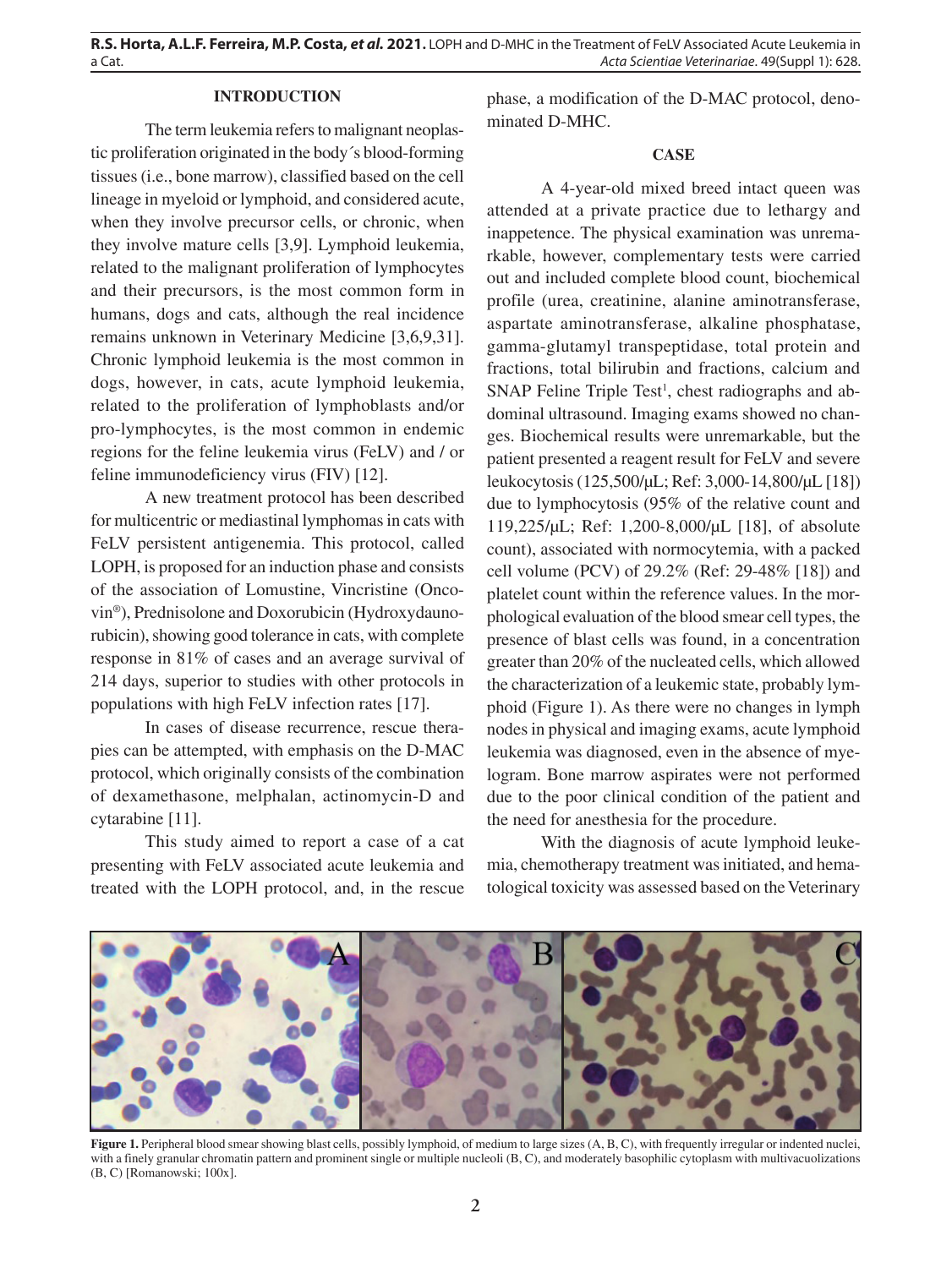| Week                             | Drug                                                                                    |  |
|----------------------------------|-----------------------------------------------------------------------------------------|--|
| Induction Phase (Loph Protocol)* |                                                                                         |  |
| Week 1                           | Lomustine 6 mg/ $\lt 3$ kg, 9 mg/3-4,5 kg, 12 mg/4,5-7 kg, 15 mg/ $\lt$ kg PO           |  |
| Week 2                           | Vincristine $0.6 \text{ mg/m}^2$ IP                                                     |  |
| Week 3                           | Doxorubicin 1 mg/kg $IV**$                                                              |  |
| Week 4                           | Vincristine $0.6 \text{ mg/m}^2$ IP                                                     |  |
| Rescue Phase (D-Mhc Protocol)*** |                                                                                         |  |
| Week 1                           | Doxorubicin 1 mg/kg IV + Cytarabine 300 mg/m <sup>2</sup> SC + Dexamethasone 1 mg/kg SC |  |
| Week 2                           | Melphalan 20 mg/m <sup>2</sup> PO + Dexamethasone 1 mg/kg SC                            |  |

Table 1. Chemotherapy protocol for acute leukemia in a domestic cat, for induction it was used the LOPH protocol based on the combination of lomustine, vincristine (Oncovin®), prednisolone and doxorubicin (hydroxydaunorubicin) [17] and in a rescue attempt it was used the D-MHC protocol based on the combination of dexamethasone, melphalan, doxorubicin (hydroxydaunorubicin) and cytarabine [11].

\*Repeat 5x (total 20 weeks); \*\*Pre-medication with dexamethasone, at a dose of 0.5 mg/kg, intravenously. \*\*\*Repeat indefinitely Prednisolone 10 mg / cat / day, orally, continuous in the first cycle, followed by a gradual reduction from the second cycle (25% every 2 weeks).

Cooperative Oncology Group-Common Terminology Criteria for Adverse Events v.1.1 [33]

First-line treatment was based on the LOPH protocol [lomustine (magistral), vincristine (Onco- $\text{vin}^{\circledcirc}$ )<sup>2</sup>, prednisolone (Prediderm<sup>®</sup>)<sup>3</sup> and doxorubicin<sup>4</sup>] (Table 1). The blood count was repeated 2 days after the first chemotherapy session (lomustine), with a reduction of leukocytosis and lymphocytosis by more than 50%, but with the installation of mild anemia (PCV of 24%, Ref: 29-48%; red blood cell count of 4.6 x106/µL, Ref: 5.92-9.93x10<sup>6</sup>/µL; and hemoglobin concentration of 7.9 g/dL; Ref: 9.3-15.9 g/dL [18]), normochromic normocytic, with no anisocytosis and polychromasia and 3% of rubricytes and metarrubriticytes among total nucleated cells, characteristic of non-regenerative anemia probably due to bone marrow impairment or myelophitisis. A week after the first chemotherapy session, leukogram was normal, but there was worsening of the anemia, with reduction of PCV (18.5%; Ref: 29-48% [18]), red blood cell count (3.01x106 /µL; Ref: 5.92-9.93x106 /µL [18]) and hemoglobin concentration (6.0 g/dL; Ref: 9.3-15.9 g/dL [18]), hypochromic macrocytic, with 1% of nucleated erythroid cells. In the third week of chemotherapy, a mild recovery from anemia (grade II) was observed, but there was marked leukopenia and neutropenia (grade IV). Oral antibiotic therapy with marbofloxacin (Marbopet<sup>®</sup>)<sup>5</sup> (3 mg/kg) was initiated and a granulocyte and monocyte stimulating factor (i.e., filgrastim (Granulokine®)<sup>6</sup>), was administered subcutaneously, at a dose of 5 mcg/kg, for 2 consecutive days. After 48 h, an increase in neutrophil

counts (1840/µL) was observed, allowing continuation of the chemotherapy protocol (doxorubicin<sup>4</sup>). In the following week, as the neutrophils remained close to the previous values, chemotherapy was continued, this time with the concomitant administration of a single dose of filgrastim. The second cycle of chemotherapy and the first session of the third cycle were performed, despite grade I-II neutropenia. Nevertheless, in the second session of the third cycle, the patient had a fever and chemotherapy was suspended until imaging tests were performed, to discard infection. There were no changes in imaging tests, but another complete blood count revealed, once more, marked leukocytosis (71,300/µL; Ref: 3000-14800/µL [18]) due to lymphocytosis (81% of the relative count and 57753/µL; Ref: 1200-8000/µL, of absolute count [18]), confirming leukemia recurrence. Chemotherapy continued with the second session of this cycle (vincristine)<sup>2</sup>, and in the following 2 days, the administration of cytarabine (Citarax<sup>®</sup>)<sup>7</sup>, subcutaneously, at a dose of 600 mg/m<sup>2</sup>, divided into 4 doses, every 12 h.

With treatment, the febrile condition ceased and the patient's general condition improved, with resolution of lymphocytosis, but with the presence of severe neutropenia (820/µL; Ref: 2500-8500/µL [18]), requiring, again, institution of filgrastim, which allowed, in the following week, the institution of the rescue protocol D-MHC [dexamethasone (Dextar®) 8 melphalan (Alkeran®)<sup>9</sup>, doxorubicin<sup>4</sup>, and cytarabine<sup>7</sup>] (Table 1), adapted from the D-MAC protocol, with the replacement of actinomycin-D by doxorubicin<sup>4</sup>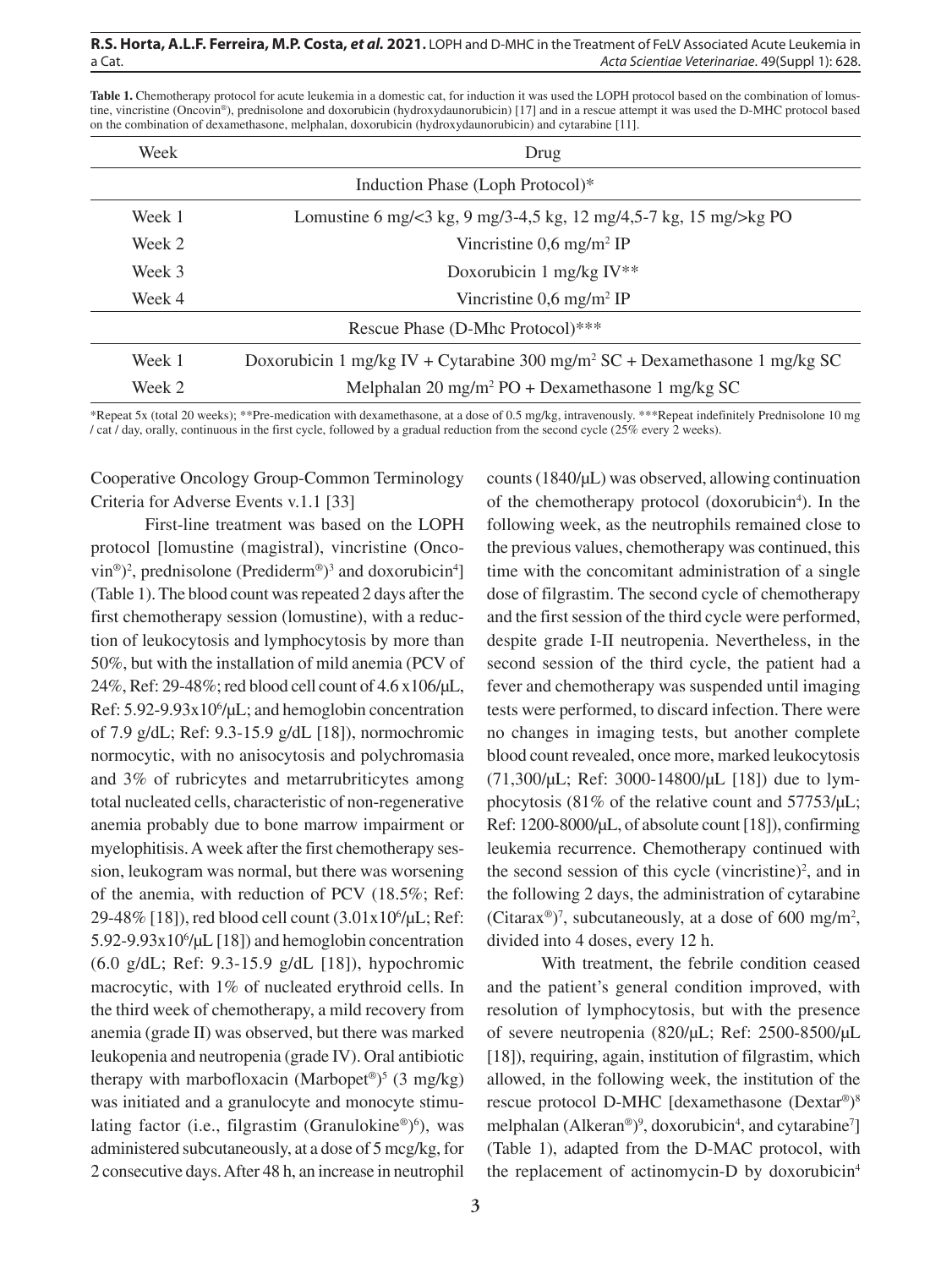(hydroxydaunorubicin), of the same pharmacological group. The beginning of the rescue protocol was marked by mild anemia (PCV of 22.1%; Ref: 29-48% [18]), which was maintained throughout the treatment (3) cycles), along with episodes of neutropenia (grade III- -IV). After the 3 cycles there was a return of the febrile condition associated with severe pancytopenia (PCV of 10.1%, total leukocyte count of 100/µL and platelets count of 38x103/µL) and euthanasia was elected due poor clinical condition. Necropsy was not authorized.

The disease-free interval since the start of chemotherapy (induction phase) was 66 days and survival was 124 days. The LOPH protocol presented packed cell volume and neutrophils toxicity grade I 4 times and grades II and III once, in addition to grade I and III hemoglobin toxicity once. The D-MHC protocol presented packed cell volume toxicity grade I once, grade II 3 times and grade IV twice; hemoglobin toxicity grade I twice and grade II once; neutrophils toxicity grade III once and grade IV 4 times and platelets toxicity grade III once. During treatment, in the induction and rescue phases, filgrastim was used before 7 treatments (8 applications), in weeks 3, 4, 5, 8, 9, 11 e 12. Antibiotic therapy with marbofloxacin5 was instituted and maintained whenever the neutrophil count was below 1000/µL.

#### **DISCUSSION**

FeLV is considered the most lethal retrovirus of the domestic cat, with a major impact on the health and life expectancy [25]. Persistent FeLV antigenemia reduces the patient's life expectancy to 2.4 years, with only 20% of animals surviving after three years [19]. It is also associated with the occurrence of opportunistic infections and damage to target organs, and 15-23% of cancer development [2,14,24-26]. FeLV infection increases the risk of hematopoietic neoplasms in 62.1 times, mainly lymphomas, but also leukemias [26]. The carcinogenic effect might be indirect, related to immunosuppression, with reduction of the antitumor response, however it is mainly related to a direct viral effect, characterized by insertional mutagenesis, and promotion of transcription of proto-oncogenes, with emphasis on the MYC [2,14,24,26].

FeLV has a worldwide distribution, however, there has been a drastic reduction in its prevalence due to the institution of preventive measures, including vaccination, diagnosis and isolation of sick animals, in the United States, Canada and most parts of Europe [15,20]. In spite of that, the virus remains widespread in underdeveloped countries, as in Brazil, with prevalence rates ranging from 8% to 63% in the states of São Paulo, Minas Gerais and Rio Grande do Sul [1,5,24,29]. In endemic regions, approximately 70% of cats with acute leukemia have persistent FeLV antigenemia [34], as in the patient in this report.

Historically, the diagnosis of acute leukemia is based on the identification of more than 30% of blasts in the peripheral blood (leukemic leukemia) or in the bone marrow, however, the cutoff point related to the identification of blasts in the peripheral blood has been reduced to 20% [6] in dogs, while the World Health Organization reduced this value to 20% in peripheral blood and bone marrow [3], although there is no consensus in Veterinary Medicine. In the study by Cotter [8], the diagnosis of acute lymphoid leukemia was established, in cats, in the presence of more than 50% of lymphoblasts in the bone marrow. However, other parameters must be considered, including confirmation of the lymphoid origin by flow cytometry or immunocytochemistry, as well as the occurrence of anemia, neutropenia and / or thrombocytopenia [6,31]. The diagnosis, in the present report, was made through the association of retroviral status, absence of identifiable lymphadenopathy and, based on the current literature [3,6,31], with the identification of more than 20% of blasts in the blood stream, sparing the need for a myelogram, whose sample collection must be made under general anesthesia, discouraged due to the patient's poor clinical condition.

Although flow cytometry is considered the gold standard for differentiation of lymphoid and myeloid precursors [9], this technique was not available at the time of care for this patient, as for immunocytochemistry. Histochemical stains could have been performed, considering that lymphoid precursors are usually negative for Sudan Black, myeloperoxidase and alkaline phosphatase, however, they have low specificity and staining with alkaline phosphatase can occur, albeit weaker, in neoplastic T lymphocytes [28]. Therefore, cell identification was based on morphology. As observed in this report, lymphoblasts are large cells with reduced nucleus:cytoplasm ratio basophilic cytoplasm and reduced granulation, regular nuclear membrane, indented and irregular nucleus, presence of prominent single or multiple nucleoli, being suggestive of acute lymphoid leukemia [16].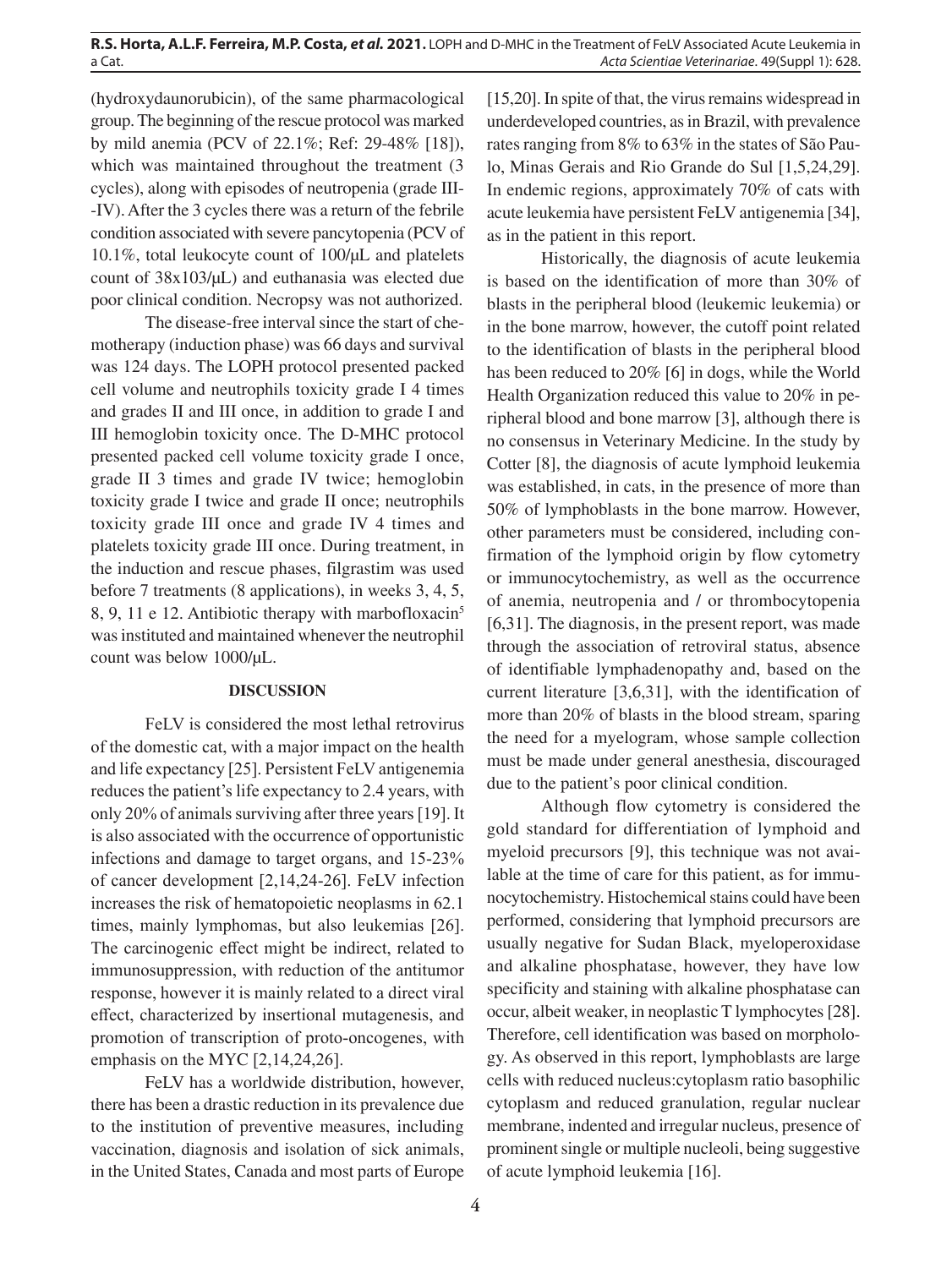The lymphocytosis (119225/µL; Ref: 1500- 7000/µL [18]) observed in the patient of this report exceeds, with a wide margin of difference, that observed in reactive lymphocytosis, which rarely exceeds 30,000/µL [4]. The study by Tomiyasu *et al*. [31], included 6 cats with acute lymphoid leukemia, aged between 1 and 11 years (mean 5.5 years), with antibodies to FIV identified in 1 cat and 3 others showing FeLV antigenemia. Anemia was identified in 4/6 cats and thrombocytopenia in 5/6, while leukopenia was observed in 2/6 cats and leukocytosis in 4/6, 3 of which had lymphocytosis greater than 40,000/µL. The percentage of lymphoblasts in peripheral blood ranged from 5-97.5%, and 5/6 had lymphoblasts greater than 30%. In the present report, despite the magnitude of lymphocytosis, anemia and thrombocytopenia were not observed in the first blood count. However, after the first chemotherapy session, there was a reduction in the lymphocyte count of almost 50%, associated with a reduction in PCV (from 29.2% to 18.5%), attributed to the reduction in the half-life of erythrocytes, due to the inflammatory process, possibly associated with myelophthisis and reduced bone marrow response. Recovery on subsequent exams was attributed to clinical remission of the disease and bone marrow regeneration [13]. A series of hematological abnormalities occurred as a result of the myelosuppressive effects of chemotherapy and disease recurrence.

Considering the poor prognosis for acute lymphoid leukemias [9] and the patient's retroviral status, treatment was initiated with the LOPH protocol, suggested by Horta *et al*. [17]. This protocol includes lomustine, as a potent agent to induce remission, considering its ineffectiveness in a possible rescue approach in cats with lymphoma, which resulted in a disease-free interval of only 39 days [10]. The LOPH protocol also includes doxorubicin in the induction phase. In underpowered studies, with a small number of cats with lymphoma, doxorubicin promoted longer remission intervals, when included in the induction [17,32] or maintenance protocol [22].

In the present study, after 66 days free of the disease, the patient developed a fever that initially raised the suspicion of opportunistic infections, but with the sequential manifestation of lymphocytosis, the recurrence of the leukemic condition was evident, requiring the rapid establishment of a rescue protocol. For this, the D-MHC protocol was used, as

a modification of the D-MAC protocol [11], considering the greater availability and easier acquisition of doxorubicin, which contributed to a faster initiation of the protocol. Cats have specific polymorphisms in the ABCG2 gene, resulting in the abnormal expression of their transcriptional product, the breast cancer resistance protein (BCRP), related to anthracyclines resistance, with consequent inefficient efflux of their substrates, such as doxorubicin [23], which favors, therefore, the use of this drug in the induction and rescue protocol [17]. The patient presented a new clinical remission, with duration similar to that observed with the first protocol, but there was a novel recurrence with severe pancytopenia, and euthanasia was elected.

The prognosis of acute lymphoid leukemia in dogs and cats is slightly better than the myloid counterpart, however, it remains poor and, although 20-40% of patients reach clinical remission with chemotherapy, this response is usually short, lasting 1-3 months [9]. The disease-free interval and survival in the present report were, however, higher than described in the literature, especially in cats [9,31]. In dogs and cats, the treatment of acute leukemia is usually carried out with the same protocols used for high-grade lymphomas, despite the worse prognosis and the intrinsic differences of each type of leukemia, whether lymphoid or myeloid and their subtypes [9,31]. The COP protocol, first described by Cotter [8], is the most widespread in cats, with its therapy being a combination of cyclophosphamide, vincristine (Oncovin®2) and prednisolone. The treatment of lymphoma results in complete remission in approximately 77% of cases, with a disease-free interval of 150 to 251 days and median survival of 266 days, although the best results are obtained in populations with reduced FeLV infection rate, which is related to a worse prognosis [8,30,32]. Regarding the viremic status of cats, in a study with the COP protocol in cats with lymphoma, with different clinical presentations, a median survival of only 37 days was observed for cats with persistent FeLV antigenemia [32], while those without detectable FeLV had a survival of 170 days. The CHOP protocol and its modifications are based on the addition of doxorubicin (hydroxydaunorubicin), however, lower rates of complete remission and survival are observed [7,21]. The Wisconsin-Madison protocol, originally described in 1996 as a CHOP-based protocol, was evaluated by Milner *et al.* [21], who observed a complete remission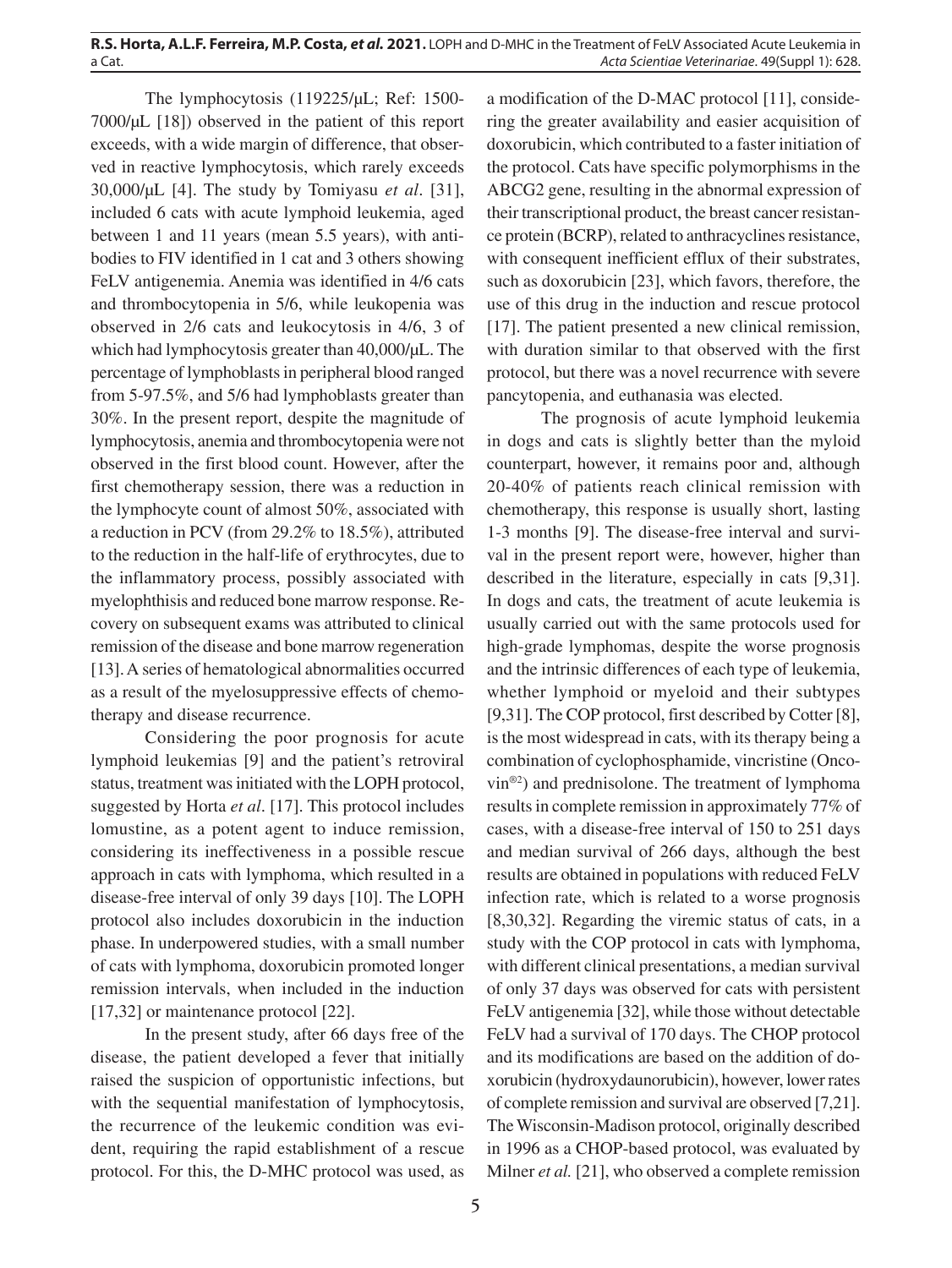rate of only 47% and an average survival of 210 days. The inclusion of L-asparaginase, resulting in the L- -CHOP protocol shows similar results with complete remission rate in 74% of cases and median survival of 232 days [27]. A study showed that retroviral status did not influence the survival of cats with acute lymphoid leukemia [31], however the study included only 6 cats and chemotherapy treatment was performed in only 5, with a median survival of 55 days. However, the chemotherapy protocol used was not uniform and included the use of prednisolone alone (33-days survival), L-CHOP (62-day disease-free interval) and the combination of L-asparaginase, cytarabine and nimustine (free interval 106 days of illness).

The hematological toxicity of the LOPH protocol included anemia and neutropenia, which reached grade IV only once, maintaining mainly grade I, as reported by Horta *et al*. [17]. However, it was necessary to use filgrastim in certain stages of the protocol to allow continuity of treatment. Although its use in veterinary medicine is controversial, it is able to accelerate recovery and reduce the severity of neutropenia in dogs undergoing chemotherapy with cyclophosphamide [35]. In the D-MAC rescue protocol, the side effects found were similar, but in a greater number and more grade IV events.

Acute leukemia associated with FeLV is a neoplasm with a poor prognosis and complex treatment,

with few evidences in the literature. The treatment of the patient in this report with the LOPH protocol resulted in a longer survival than that reported in other studies. In addition, the adaptation of the D-MAC protocol, called D-MHC, enabled the rapid institution of rescue, which also contributed to the greater survival of the patient. Both protocols had grade III and grade IV toxicity events, however, the LOPH protocol presented mainly grade I events, being well tolerated by the patient. The D-MHC protocol was shown to be a more aggressive protocol for the patient, with more grade III and IV toxicity events, but with satisfactory results, when associated with supportive treatments, such as the use of filgrastim and prophylactic antibiotic therapy.

## MANUFACTURERS

 IDEXX Brasil Laboratórios Ltda. São Paulo, SP, Brazil. Antibióticos do Brasil Ltda. Cosmópolis, SP, Brazil. Ouro Fino Saúde Animal Ltda. Cravinhos, SP, Brazil. Eurofarma Laboratórios S.A. São Paulo, SP, Brazil. Ceva Saúde Animal Ltda. Paulínia, SP, Brazil. Amgen Biotecnologia do Brasil Ltda. Taboão da Serra, SP, Brazil. Blau Farmacêutica S.A. Cotia, SP, Brazil. União Química Farmacêutica Nacional S.A. São Paulo, SP, Brazil. Aspen Pharma Indústria Farmacêutica Ltda. Serra, ES, Brazil.

*Acknowledgments.* Anna Raquel Amaral for being such a lovely "mother" for her cat and consenting with this scientific publication.

*Declaration of interest.* The authors report no conflicts of interest. The authors alone are responsible for the content and writing of this paper.

#### **REFERENCES**

- **1 Almeida N.R., Danelli M.G.M., Silva L.H.P., Hagiwara M.K. & Mazur C. 2012.** Prevalence of feline leukemia virus infection in domestic cats in Rio de Janeiro. *Journal of Feline Medicine and Surgery*. 14(8): 583-586. DOI: 10.1177/1098612X12444693.
- **2 Almeida N.R., Soares L.D.&Wardini A.B.W. 2016.** Alterações clínicas e hematológicas em gatos domésticos naturalmente infectados pelo Vírus da Leucemia Felina (FeLV). *Revista de Saúde*, 7(1): 27-32. DOI: 10.21727/rs.v7i1.85.
- **3 Arber D.A., Orazi A., Hasserjian R., Thiele J., Borowitz M.J., Le Beau M.M., Bloomfield C.D., Cazzola M. & Vardiman J.W. 2016.** The 2016 revision to the World Health Organization classification of myeloid neoplasms and acute leukemia. *Blood.* 127(20): 2391-2405. DOI: 10.1182/blood-2016-03-643544.
- **4 Avery A.C. & Avery P.R. 2007.** Determining the Significance of Persistent Lymphocytosis. *Veterinary Clinics: Small Animal Practice.* 37(2): 267-282. DOI: 10.1016/j.cvsm.2006.11.001.
- **5 Barbosa F.C., Christianine M.P.T. & Waldemarin K.C.A. 2001.** Prevalência de Leucemia Felina em Gatos Doméstico de Uberlândia – MG. *Arquivos de Ciências Veterinárias e Zoologia.* 5(2): 207-211.
- **6 Bennett A.L., Williams L.E., Ferguson M.W., Hauck M.L., Suter S.E., Lanier C.B. & Hess P.R. 2017.** Canine acute leukaemia: 50 cases (1989-2014). *Veterinary and Comparative Oncology.* 15(3): 1101-1114. DOI: 10.1111/vco.12251.
- **7 Collette S.A., Allstadt S.D., Chon E.M., Vernau W., Smith A.N., Garret L.D., Choy K., Rebhun R.D., Rodriguez Jr C.O. & Skorupski K.A. 2016.** Treatment of feline intermediate to high-grade lymphoma with a modified university of Wisconsin-Madison protocol: 119 cases (2004-2012). *Veterinary and Comparative Oncology.* 14(1): 136-146. DOI: 10.1111/vco.12158.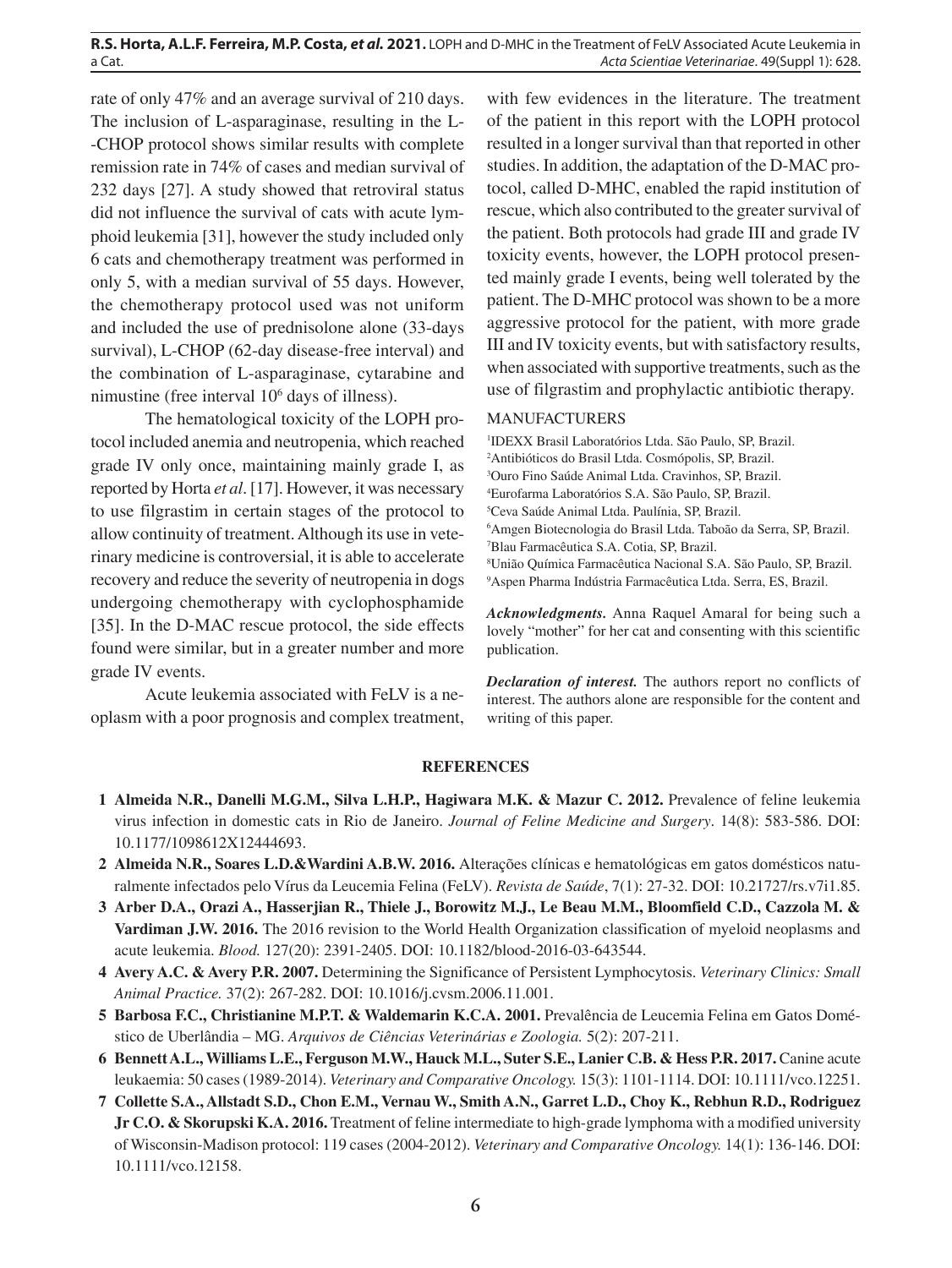- **8 Cotter S.M. 1983.** Treatment of lymphoma and leukemia with cyclophosphamide, vincristine, and prednisone: II. Treatment of cats. *The Journal of the American Animal Hospital Association.* 19(2): 166-172.
- **9 Dobson J., Villiers E. & Morris J. 2006.** Diagnosis and management of leukaemia in dogs and cats*. In Practice.* 28(1): 22-31. DOI: 10.1136/inpract.28.1.22.
- **10 Dutelle A.L., Bulman-Fleming J.C., Lewis C.A. & Rosenberg M.P. 2012.** Evaluation of lomustine as a rescue agent for cats with resistant lymphoma. *Journal of Feline Medicine Surgery.* 14(10): 694-700. DOI: 10.1177/1098612X12448017.
- **11 Elliot J. & Finotello R. 2018.**A dexamethasone, melphalan, actinomycin-D and cytarabine chemotherapy protocol as a rescue treatment for feline lymphoma. *Veterinary and comparative oncology*. 16(1): 11-151. DOI: 10.1111/vco.12360.
- **12 Essex M.E. 1982.** Feline leukemia: a naturally occurring cancer of infectious origin. *Epidemiologic Reviews.* 4: 189- 203. DOI: 10.1093/oxfordjournals.epirev.a036246
- **13 Fry M.M. & McGavin M.D. 2013.** Medula Óssea, Células Sanguíneas e Sistema Linfático. In: Zachary J. & McGavin M. (Eds). *Bases da Patologia em Veterinária*. 6.ed. Rio de Janeiro: Elsevier, pp.1831-2026.
- **14 Hagiwara M.K., Reche Júnior A. & Lucas S.R.R. 1997.** Estudo clínico da infecção de felinos pelo vírus da leucemia felina em São Paulo. *Revista Brasileira de Ciência Veterinária*. 4(1): 35-38.
- **15 Hartmann K. 2012.** Clinical Aspects of Feline Retroviruses: A Review. *Viruses*. 4(11): 2684-2710. DOI: 10.4322/ rbcv.2015.065.
- **16 Harvey J.W. 2001.** *Atlas of Veterinary Hematology: Blood and Bone Marrow of Domestic Animals.* St. Louis: Saunders, 240p.
- **17 Horta R.S., Souza L.M., Sena B.V., Almeida O.I., Jaretta T.A., Pimenta M.M. & Reche Júnior A. 2020.** LOPH: a novel chemotherapeutic protocol for feline high-grade multicentric or mediastinal lymphoma, developed in an area endemic for feline leukemia vírus. *Journal of Feline Medicine and Surgery*. 23(2): 86-97. DOI: 10.1177/1098612X20926893.
- **18 Klaassen J. 1999.** Reference Values in Veterinary Medicine. *Laboratory medicine.* 30(3): 194-197.
- **19 Levy J.K., Scoot H.M., Lachtara J.L. & Crawford P.C. 2006.** Seroprevalence of feline leukemia virus and feline immunodeficiency virus infection among cats in North America and risk factors for seropositivity. *Journal of the American Veterinary Medical Association*. 228(3): 371-376.
- **20 Lutz H., Addie D., Belák S., Boucraut-Baralon C., Egberink H., Frymus T., Gruffydd-Jones T., Hartmann K., Hosie M., Lioret A., Marsilio F., Pennisi M.G., Radford A.D., Thiry E. Truyen U. & Horzinek M.C. 2000.** Feline Leukaemia ABCD guidelines on prevention and management. *Journal of Feline Medicine and Surgery.* 11(7): 565-574. DOI: 10.1016/j.fms.2009.05.005.
- **21 Milner R.J., Peyton J., Cooke K., Fox L.E., Gallangher A., Gordon P. & HesterJ. 2005.** Response rates and survival times for cats with lymhpoma treated with the University of Wisconsin - Madison chemotherapy protocol: 38 cases (1996–2003). *Journal of the American Veterinary Medical Association*. 227(7): 1118-1122. DOI: 10.2460/ javma.2005.227.1118.
- **22 Moore A.S., Cotter S.M., Frimberger A.E., Wood C.A., Rand W.M. & L'Heureux D. 1996.** A comparison of Doxorubicin and COP for Maintenance of Remission in Cats with Lymphoma. *Journal of Veterinary Internal Medicine.*  10(6): 372-375.
- **23 Ramirez C.J., Minch J.D., Gay J.M., Lahmers S.M., Guerra D.J., Haldorson G.J., Schneider T. & Mealey K.L. 2011.** Molecular genetic basis for fluoroquinolone-induced retinal degeneration in cats. *Pharmacogennet Genomics.* 21(2): 66-75. DOI: 10.1097/FPC.0b013e3283425f44.
- **24 Reche Júnior A., Hagiwara M.K. & Lucas S.R.R. 1997.** Clinical study of acquired immunodeficiency syndrome in domestic cats in São Paulo. *Brazilian Journal of Veterinary Research and Animal Science*. 24(3): 152-155.
- **25 Reinacher M. 1989.** Diseases Associated with Spontaneous Feline Leukemia Virus (FeLV) Infection in Cats. *Veterinary Immunology and Immunopathology*. 21(1): 85-95. DOI: 10.1016/0165-2427(89)90132-3.
- **26 Shelton G.H., Grant C.K., Cotter S.M., Gardner M.B., Hardy W.D. & DiGiacomo R.F. 1990.** Feline Immunodeficiency Virus and Feline Leukemia Virus Infections and their Relationships to Lymphoid Malignancies in Cats: A Retrospective Study (1968-1988). *Journal of Acquired Immune Deficiency Syndromes.* 3(6): 623-630.
- **27 Simon D., Eberle N., Laacke-Singer L. & Nolte I. 2008.** Combination chemotherapy in feline lymphoma: treatment outcome, tolerability, and duration in 23 cats. *Journal of Veterinary Internal Medicine.* 22(2): 394-400. DOI: 10.1111/j.1939-1676.2008.0057.x.